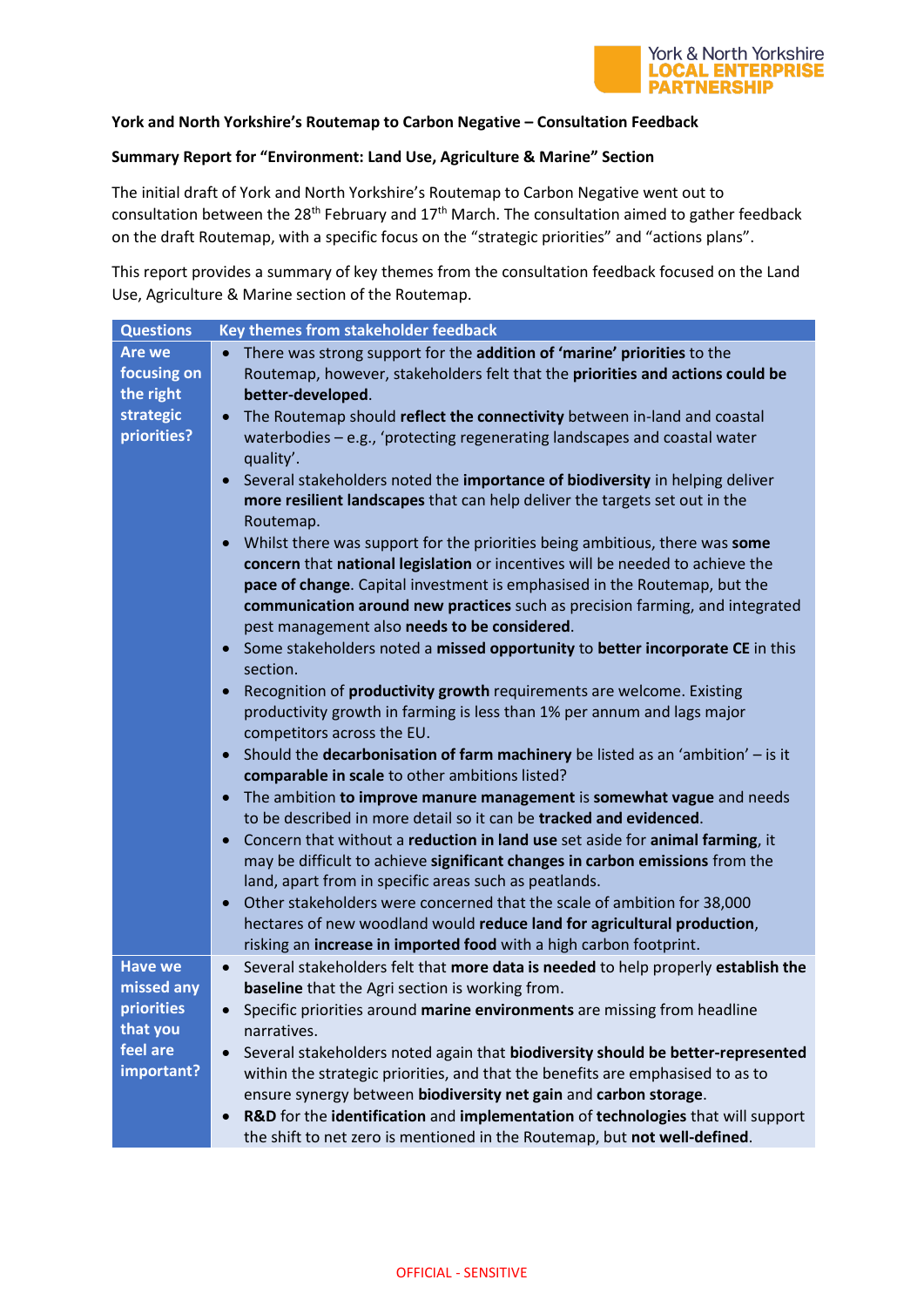

|                           | Integrating renewable energy measures on farms, such as solar panels and wind                                                                                             |
|---------------------------|---------------------------------------------------------------------------------------------------------------------------------------------------------------------------|
|                           | turbines, was not fully-explored; there is the possibility of making the link<br>between the Agri and Energy sections stronger.                                           |
|                           | Need for better planning policy around the installation of wind turbines and<br>$\bullet$                                                                                 |
|                           | ground solar panels to enable easier installation and thus improve engagement                                                                                             |
|                           | with the farming community.                                                                                                                                               |
|                           | The notion of 'productivity' will need to be nuanced to take into account the<br>$\bullet$                                                                                |
|                           | differences between upland and lowland farms - for the uplands, it is crucial that                                                                                        |
|                           | it is framed as improving business viability, which may mean producing fewer                                                                                              |
|                           | livestock in-line with the maximum sustainable output of the land.                                                                                                        |
|                           | Support for landowners/managers was noted by several stakeholders in order                                                                                                |
|                           | to help them transition; information is needed around new legislation and                                                                                                 |
|                           | business practices, helping farmers understand their role in a carbon-negative                                                                                            |
|                           | future. Supporting the development and implementation of new skills and                                                                                                   |
|                           | technology was noted as a particular priority, and case studies could be a                                                                                                |
|                           | mechanism for this.                                                                                                                                                       |
|                           | Supporting a shift in cropping patterns to include more legumes and cover                                                                                                 |
|                           | cropping was noted as a potential opportunity by several stakeholders.                                                                                                    |
|                           | One stakeholder emphasised that whilst our natural capital and landscapes are<br>$\bullet$                                                                                |
|                           | owned by a small number of people, the wider community use, visit, and benefit<br>from them, so there should be shared responsibility and decision-making                 |
|                           | around landscapes that involves the local communities.                                                                                                                    |
|                           | One stakeholder noted that facilitating supply chain projects for new agricultural<br>$\bullet$                                                                           |
|                           | opportunities could be a major opportunity, such as seaweed being useful as                                                                                               |
|                           | cattle feed and bio-fertiliser, as well as assisting with carbon capture.                                                                                                 |
|                           |                                                                                                                                                                           |
| Are we                    | Marine could be better-emphasised within the interventions, and a key action<br>$\bullet$                                                                                 |
| focusing on               | to identify key habitat enhancements/key ecosystems was needed to support                                                                                                 |
| the most                  | long-term investment.                                                                                                                                                     |
| impactful                 | One stakeholder felt that investment in R&D to support the interventions in the                                                                                           |
| interventio               | Routemap could be made clearer.                                                                                                                                           |
| ns in the                 | The 'whole farm' approach mainly focuses on improving manure management -                                                                                                 |
| Land Use,                 | other approaches, such as circular economy measures, green manures, and                                                                                                   |
| <b>Agriculture</b>        | alternative fertilisers, should be referenced.                                                                                                                            |
| & Marine<br><b>Sector</b> | <b>Some ambitions</b> – such as manure management and reducing food waste – are                                                                                           |
| <b>Action Plan</b>        | not clearly aligned to the 'How' section.                                                                                                                                 |
| ("How"                    | The objectives are possibly overly-quantitative; emphasising maintenance of                                                                                               |
| section)?                 | what we have, the quality of what is created, and a focus on ensuring the gains<br>are maintained would be beneficial.                                                    |
|                           | Hedgerow restoration could be more effective than planting new hedges.                                                                                                    |
|                           | One stakeholder felt that there should be more focus on food production                                                                                                   |
|                           | throughout the strategy.                                                                                                                                                  |
|                           | It was noted that farming as a sector is currently facing an uncertain future, and                                                                                        |
|                           | that farmers need confidence to be able to invest in their sites and plan for the                                                                                         |
|                           | future. Therefore, communication of the opportunities is critical, and must be                                                                                            |
|                           | an attractive proposition to farmers.                                                                                                                                     |
|                           | Farms have been highlighted as 'test beds' for some measures - these<br>$\bullet$                                                                                         |
|                           | interventions need planning to ensure all risk does not rest with the farmer.                                                                                             |
|                           | There was a question raised around the proposed research into the loss of local<br>$\bullet$<br>abattoirs, and whether this is a significantly meaningful climate action. |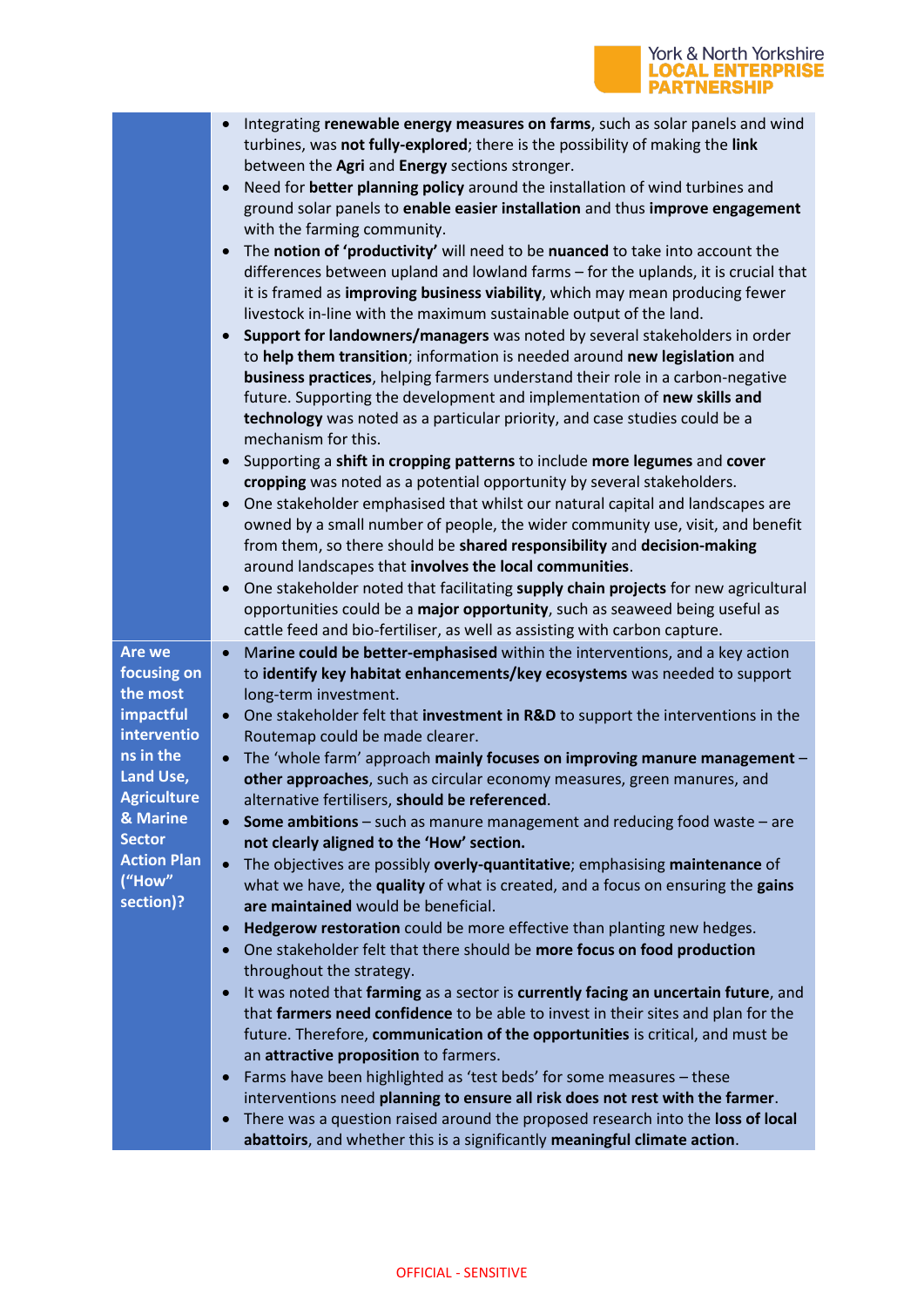

|                                                                                                                                                                                                               | There was support for the proposed action around ELMS, but that farmers<br>should be able to access free support for the application process/claiming back<br>costs originally awarded.<br>Concern that an ambition and intervention for reducing meat and dairy farming<br>had been missed.<br>Need for interventions around reducing meat consumption, rather than<br>production, and consumption should emphasise the local, quality aspect of<br>Yorkshire meat and dairy.                                                                                                                                                                                                                                                                                                                                                                                                                                                                                                                                                                                                                                                                                                                                                                                                                                                                                                                                                                                                                                                                                                                                                                                                                                                                                                                                                                                                                                                                                                                                                                                                                                                                                                                                                                                                                                                                                                                                                                                                                                                                                                                                                                                                                                                                                                                                                                                                |
|---------------------------------------------------------------------------------------------------------------------------------------------------------------------------------------------------------------|-------------------------------------------------------------------------------------------------------------------------------------------------------------------------------------------------------------------------------------------------------------------------------------------------------------------------------------------------------------------------------------------------------------------------------------------------------------------------------------------------------------------------------------------------------------------------------------------------------------------------------------------------------------------------------------------------------------------------------------------------------------------------------------------------------------------------------------------------------------------------------------------------------------------------------------------------------------------------------------------------------------------------------------------------------------------------------------------------------------------------------------------------------------------------------------------------------------------------------------------------------------------------------------------------------------------------------------------------------------------------------------------------------------------------------------------------------------------------------------------------------------------------------------------------------------------------------------------------------------------------------------------------------------------------------------------------------------------------------------------------------------------------------------------------------------------------------------------------------------------------------------------------------------------------------------------------------------------------------------------------------------------------------------------------------------------------------------------------------------------------------------------------------------------------------------------------------------------------------------------------------------------------------------------------------------------------------------------------------------------------------------------------------------------------------------------------------------------------------------------------------------------------------------------------------------------------------------------------------------------------------------------------------------------------------------------------------------------------------------------------------------------------------------------------------------------------------------------------------------------------------|
| Do you feel<br>there are<br>any gaps in<br>the<br>interventio<br>ns to<br>ensure<br>York &<br><b>North</b><br><b>Yorkshire</b><br>reaches<br>net zero by<br><b>2034 and</b><br>carbon<br>negative<br>by 2040? | Marine was again raised as a missed opportunity - there is a need for more<br>$\bullet$<br>knowledge around key environments (e.g. kelp forests) so that the best<br>interventions can be built.<br>Also raised again was the need to communicate the benefits of blending<br>biodiversity net gain with net zero. There was a suggestion of a piece of work on<br>building/living with nature in urban and sub-urban environments, potentially<br>best practice guidelines and exemplar projects, including community-led<br>initiatives.<br>The agricultural sector is in a period of uncertainty and policy/funding changes,<br>so there is a need for clear, simple communication around new programmes<br>and opportunities. It was noted that the full information on some schemes -<br>including LNRS, ELMS, and SFI - is still not available, and that the landscape<br>recovery level of ELMS is only for sites over 500 hectares, shutting out many<br>farmers.<br>Future schemes must be simple, accessible, and attractive to farmers.<br>$\bullet$<br>Multiple stakeholders noted that there were gaps in the lists of current<br>$\bullet$<br>programmes and the following should be added:<br>NYMNPA NEIRF - Esk Valley, combining landscape opportunity<br>mapping with farm engagement to develop knowledge of what is<br>possible, feasible, and wanted.<br>Tees-Swale: Naturally Connected is mentioned under peat<br>$\overline{\phantom{0}}$<br>restoration but is delivering a much wider range of interventions<br>(changing farming practice; new woodland; soil carbon etc) so should<br>be includes a separate programme;<br>York Flood Resilience Innovation project;<br>$\qquad \qquad \blacksquare$<br>Revere - partnership of NPAs with Palladium to catalyse private<br>$\qquad \qquad -$<br>finance for landscape change/restoration<br>Wider land-use opportunity mapping is needed to build on existing data, as this<br>$\bullet$<br>will help maximise buy-in and chance of success.<br>There is a lack of structured knowledge transfer/exchange in agriculture, which<br>is a key limiting factor to change. This barrier is difficult to tackle, but<br>collaborative projects between NPAs, AHDB, NFU, Yorkshire Ag Society, colleges<br>like Askham Bryan, private sector advisors, companies like Arla, could offer 'best<br>practice' or case study examples.<br>Creating 'usable' communications was highlighted in a couple of areas - such as<br>$\bullet$<br>ensuring that the Local Nature Recovery Strategy (LNRS) is informative for land<br>managers, and that interventions such as the farm carbon audits are linked to<br>advice with demonstrates the economic and environmental benefits of moving<br>to a more sustainable output.<br>One stakeholder felt that there should be more focus on skills development and |
|                                                                                                                                                                                                               | provision of green technology in education in agriculture and agri-tech sectors.                                                                                                                                                                                                                                                                                                                                                                                                                                                                                                                                                                                                                                                                                                                                                                                                                                                                                                                                                                                                                                                                                                                                                                                                                                                                                                                                                                                                                                                                                                                                                                                                                                                                                                                                                                                                                                                                                                                                                                                                                                                                                                                                                                                                                                                                                                                                                                                                                                                                                                                                                                                                                                                                                                                                                                                              |